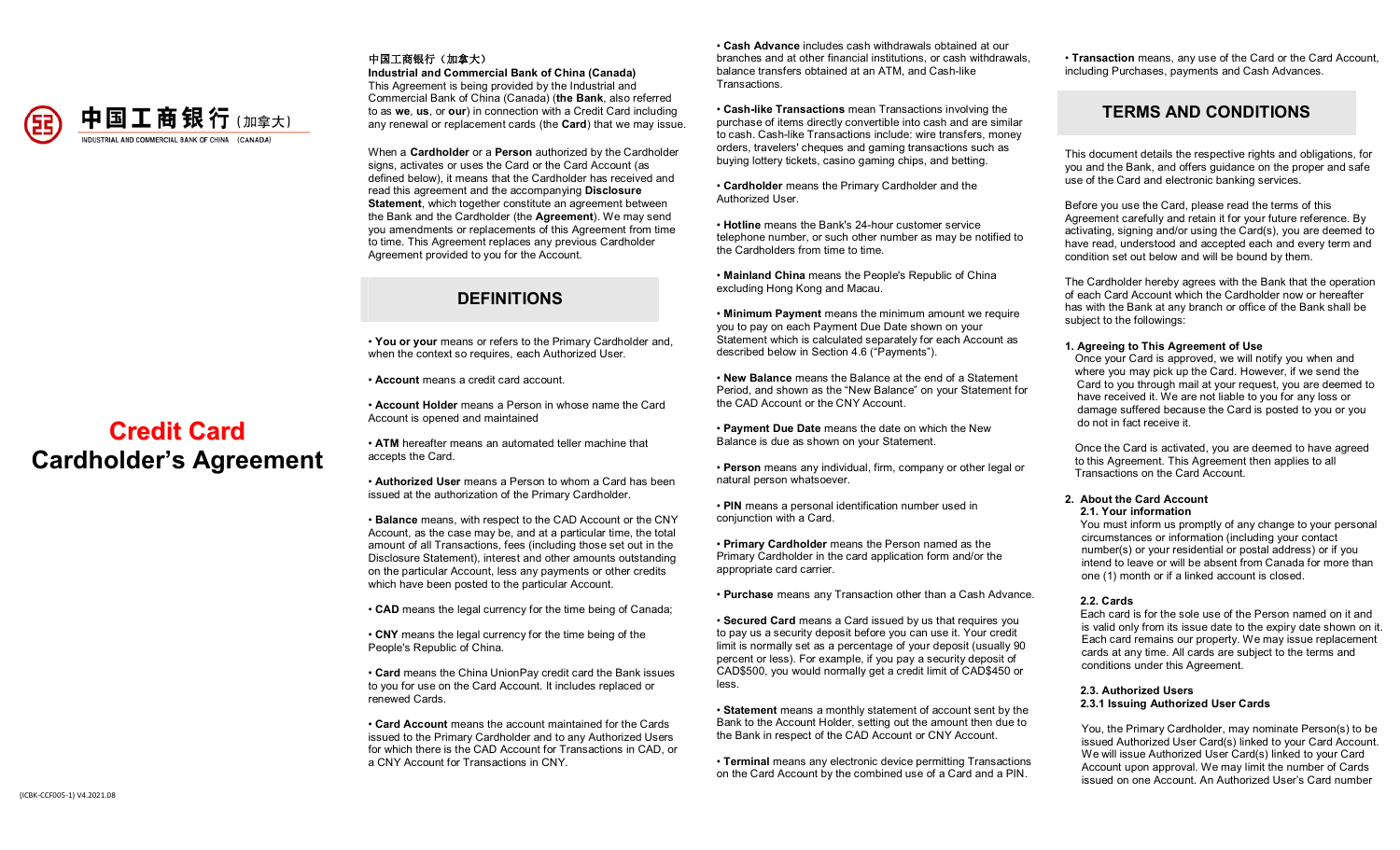may differ from the Primary Cardholder's Card number but are all part of the same Card Account.

#### **2.3.2 Obligations of the Primary Cardholder and Authorized Users**

You, the Primary Cardholder, shall ensure that your Authorized Users have read and understood this Agreement. If any of your Authorized Users does not comply with them, you will be in default.

If any Authorized User operates the Card Account, the Primary Cardholder agrees that the Authorized User may use the Card Account and have access to the Card Account information without need for the Primary Cardholder's or any other Authorized User's consent. You consent to us giving information about the Card Account to any of your Authorized Users.

You, the Primary Cardholder, are liable for any credit provided to any of your Authorized Users. The Card Account is debited with all Transactions made by any of your Authorized Users. Accordingly, you are responsible for all these Transactions as if you had made them yourself. If the Primary Cardholder wishes to seek reimbursement from any Authorized User for any portion of the Balance that has been paid or is owing on the Account, it is the Primary Cardholder's responsibility, not the Bank's, to ensure that the appropriate arrangement are in place with the Authorized User.

Despite anything else in this Agreement, • the Primary Cardholder, are liable to pay us all amounts payable under this Agreement and the Card Account whether incurred by you or any of your Authorized User(s); and

• an Authorized User is liable to pay us amounts payable under this Agreement and the Card Account only to the extent that they arise in connection with the use of that Authorized User's Card.

#### **2.3.3 Cancelling Authorized User Cards**

 You or the Authorized User must inform us if you or he/she wants to cancel an Authorized User Card or to stop an Authorized User Card from being used. We are not obliged to cancel the Authorized User Card until it is returned to us.

 You, the Primary Cardholder, remain responsible for all Transactions made with an Authorized User Card until it is returned to us.

We reserve the right to refuse to issue and/or cancel an Authorized User Card.

#### **2.4 Security of Cards and PINs**

 You shall at all times ensure that Cards and any record of PINs are not misused, disclosed, lost or stolen.

You must:

(ICBK-CCF005-1) V4.2021.08

• Sign your Card as soon as you receive it;

• Not record your PIN on your Card or on any article normally carried with your Card and which is liable to loss or theft with your Card;

• Not select a PIN or Password that can be easily discovered, such as a number the same or similar to an obvious number combination including numerical sequences such as "123456", your date of birth, bank account numbers or telephone numbers;

- Not permit any other Person to use your Card;
- Not disclose your PIN or make it available to any other person (including a family member or one of our staff); • Use care to prevent anyone else from seeing your PIN
- being entered in a Terminal; or • Observe such security tips as we may notify from time to time.

#### **2.5. Credit Limit**

 You will have a Combined Credit Limit for the CAD Account and the CNY Account, or a Credit Limit for CAD Account only. Any reference to the Credit Limit in this Agreement means the applicable Credit Limit. Be equivalent to the Credit Limit, each Credit Limit for the CAD Account or CNY Account will be set out in the Disclosure Statement. The Credit Limit is the maximum amount of credit, fees and accrued interest that are outstanding at any time.

 The amount of credit that is available to you at any time (your **Available Credit**) will be determined for the CAD Account or CNY Account, and in each case will be the positive difference between the particular Credit Limit and the Balance on the particular Account.

You must ensure that the Balance on CAD Account or CNY Account does not exceed the Credit Limit. We may choose, from time to time and without notice to you, to allow the Balance on an Account to exceed the Credit Limit, but we are not required to do so even if we have done so before. If we allow you to exceed the Credit Limit, the Primary Cardholder is responsible for and must pay the amount that exceeds the Credit Limit when the Statement is received and you may be charged an Over-limit fee in the amount shown in the Disclosure Statement on the day the Balance exceeds the Credit Limit.

You should inform each Authorized User about the Credit Limit.

We may at any time reduce the Credit Limit or stop providing further credit as we choose, without prior notice to you. We will not increase the Credit Limit without obtaining the express consent of the Primary Cardholder prior to doing so.

#### **2.6 Types of Cards and Income Requirements**

Our Bank offers three different types of CUP Cards: 1) CUP Classic Card, 2) CUP Gold Card, and 3) CUP Platinum Card. Each different type of CUP Card has income requirements for eligibility, namely:

• To be eligible for the CUP Classic Card, you must have an annual pre-tax income of CAD 15,000. • To be eligible for the CUP Gold Card, you must have an

annual pre-tax income of CAD 60,000.

• To be eligible for the CUP Platinum Card, you must have an annual pre-tax income of CAD 200,000.

#### **3. Lost or Stolen Cards, Unauthorized Use**

You must notify us by telephone or in writing immediately if you learn of the loss, theft or misuse of your Card, or if you suspect that your PIN is known to someone else or you suspect any unauthorized use of your Card Account. The Bank's Customer Service Hotline is 1 877-779-5588.

You must take reasonable care to safeguard your Card and your PIN against loss, theft or misuse. You must not allow any person other than a Cardholder to use the Card or the Account. If this happens, you will be liable for all resulting Transactions and any interest, fees and losses incurred (even if the other person was a minor or did not comply with any limitations you placed on their use of the Card or Account).

If someone uses your Card without your authorization, provided that you and your Authorized Cardholder are compliant with this agreement, and you or your Authorized Cardholder:

• did not contribute to, were not involved in or did not benefit from the lost, stolen or misuse of the Card;

• took reasonable care to safeguard the Card and PIN; and • notified us by telephone or in writing immediately after you learned of the loss, theft or misuse of your Card, or after you suspected that someone else knows your PIN; you will not be liable for any unauthorized use after we received your notice. If you don't meet these criteria, you will be liable for all charges incurred in connection with the unauthorized use.

You will be required to cooperate and help with any investigation that we initiate into unauthorized use you report before we will consider reimbursing you for any losses. This cooperation may include giving us a declaration, affidavit and/or filing a report with law enforcement authorities.

If a Card which has been reported lost or stolen is later found, you must immediately return the Card to us cut in half without using it. Or, if you notify us that you want to use the recovered Card, as long as the Card hasn't been replaced, you may bring the Card and your identification card to the Bank, we may cancel the report of the loss if you claim that you are liable for any risk of doing so.

We may issue a replacement Card upon this Agreement as we may deem fit. We reserve the right to block use of the Card and prevent use of the Card Account without telling you in advance if we suspect illegal, unauthorized or fraudulent use of the Account, including Transactions relating to Internet gambling.

#### **4. Using the Card**

You may use your Card in accordance with the terms of this Agreement for those purposes that we agree to, including: to pay for Purchases, to obtain Cash Advance and access the Cardholder's other accounts at the Bank.

You may not use the Card after its expiry date shown on your Card. However, if any amounts are charged to the Card Account after the expiry date, the Primary Cardholder is responsible for those amounts and must pay us those amounts.

 You agree not to use the Card or the Card Account for anything illegal or fraudulent.

#### **4.1 Using the Card to Obtain Goods and Services**

• You can use your Card at a general merchant's place of business. You can normally use the Card to obtain goods and services at merchants in Canada and overseas where a "UnionPay" logo is displayed. However, we are not responsible if a merchant refuses to accept the Card or places other limitations on using the Card. • You can use your Card through mail order, telephone, Internet and other types of remote access.

If we allow you to use your Card by the above means, you must do so strictly in accordance with this Agreement applicable to that method.

Card Transactions generally need authorization from us. We have sole discretion to reject any proposed Transaction. In instances where our authorization was not obtained or need not be obtained by the merchant, you must still observe your Credit Limit.

You must inform merchants who have accepted periodic payments for goods and services via the Card under an agreed standing arrangement in the event of closure of the Card Account or change of your Card Account particulars.

You agree that the amount shown on each sales voucher is sufficient evidence of the cash price of the goods or services to which the voucher relates.

We are not responsible or liable for, and make no representations or warranties of any kind on, the goods or services obtained by using the Card or as a result of benefits or privileges attached to the Card Account (even if we promote the goods or services). Therefore, if you have any complaint or issue about such goods or services, you must take them up with the merchant directly.

You are liable for Transactions on the Card Account whether or not the goods or services are delivered or have any defect.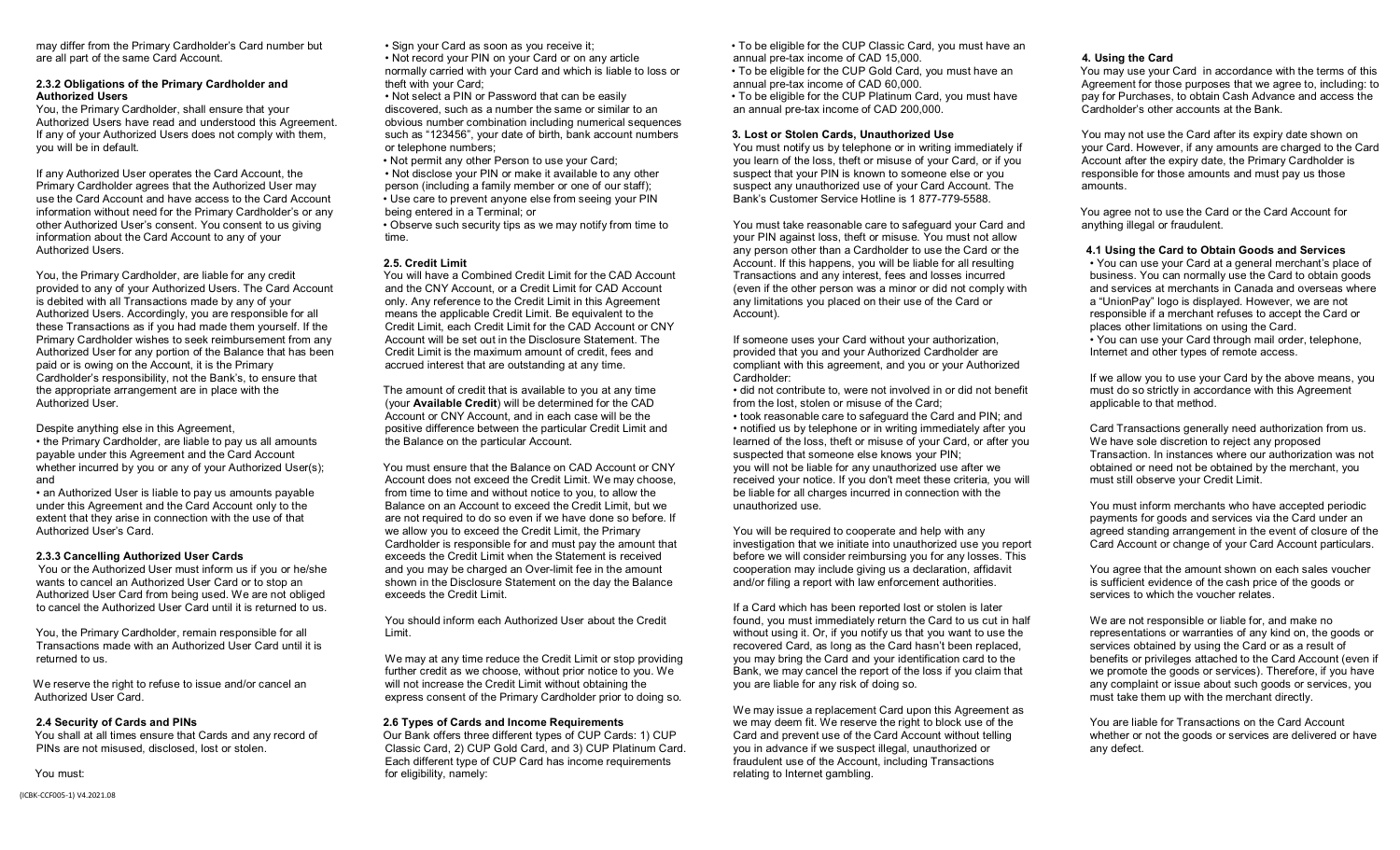You may not claim a set-off against us in connection with any complaint or issue you have with the merchant. Refunds to the Card Account will be credited only after we receive a properly issued credit voucher.

You must check that the correct amount is entered in a Terminal or written in the "total" box on a voucher before you authorize the Transaction or sign the voucher.

You shall not use the Card for any Transaction which is illegal or prohibited by the laws of the country in which such Transaction takes place or the laws of your country of residence.

#### **4.2 Using the Card to Obtain Cash Advance**

You can use the Card in combination with your PIN to obtain Cash Advances from any ATM where a "UnionPay" logo is displayed, subject to limits set by us. We may impose a limit on the amount you can obtain at ATM on any one Transaction or day.

Cash Advances are debited to the Card Account, and are subject to fees levied by us from time to time

#### **4.3 How We Process Transactions if You Use the Card Outside Canada**

In Mainland China, Transactions in the currency CNY shall be posted to the CNY Account is applicable.

For Card Transactions denominated in a foreign currency other than CAD or CNY, we shall be entitled to convert the currency of the Card Transaction into the CAD Account, if applicable. All conversions shall be based on the wholesale foreign exchange rate on the day we receive the Transaction, also known as the Transaction posting date. We may agree with such card scheme association to settle with them in the CAD Account at a time and rate set by us. All Transactions are listed in your monthly Statements in the currency of the Transaction and the currency of the Account.

#### **4.4 Statements**

We will send the Primary Cardholder a monthly Statement (not always on the same day of each month) if the Card Account is active and there has been any activity on the Card Account during the last month.

The Primary Cardholder should check the Transactions on the Statements carefully and promptly report any error or unauthorized Transaction to us before the Payment Due Date. We will investigate reported errors if we receive written notice from you. If we do not receive written notice from you within sixty (60) days of the Transaction's posting date, you lose any right to raise objections.

Statements and other communications will be sent by ordinary mail to the address appearing in our records for the Primary Cardholder. With the Primary Cardholder's consent, and if we agree to do so, we may also send Statements and other communications by another method, including electronically. We may also send copies of the Statements and other communications to an Authorized User, if requested and if we agree to do so, or are required to do so by law. The Primary Cardholder and each Authorized User acknowledges that the Statement, any information on the Statement and other communications may be shared with any Cardholder without notice to other Cardholders. Communication to the Primary Cardholder will be sufficient communication to all Cardholders. Communication sent by mail will be considered to have been received by the Cardholder five (5) business days after we mail the Statement(s) and/or other communications or at the time of sending the Statement(s) and/or other communications the case of an electronic method or when received in the case of a Statement or other communication has been delivered by hand. The Primary Cardholder must notify us immediately of any address change or other information to keep our records current. We are not responsible for the failure of the Primary Cardholder or any Authorized User to receive a Statement or other communication if we send it to the address, or other contact information we have for the Card Account, appearing in our records. For our mutual protection, we may record all telephone calls that relate to the Card Account.

#### **4.5 Interest and Grace Period**

Interest accrues daily on each Transaction from the posting date of the Transaction, but no interest is charged on Purchases and fees that appear on your Statement for the first time if you pay the New Balance on the CAD Account or the CNY Account by the Payment Due Date shown on your Statement. The period from the date of the Statement to the Payment Due Date shown on that Statement is the grace period, which will be 25 days. If the grace period ends on a Saturday, Sunday or Statutory holiday, it will be automatically extended to the next business day.

There is no interest-free grace period for Cash Advances.

The interest rate that you pay on Purchases and fees will increase by particular rate per annum if you do not pay the Minimum Payment on the CAD Account or the CNY Account by the Payment Due Date shown on your Statement, and that increased rate will continue in effect until you next pay the Minimum Payment on the CAD Account or the CNY Account by the Payment Due Date on the particular Statement.

#### **4.6 Payments**

You, the Primary Cardholder, are responsible to ensure that all amounts shown on the Statement are received by us by each Payment Due Date. The payment you must pay us for all:

• Amounts shown on sales vouchers for goods and services obtained from a merchant either directly, by mail. by telephone order, via the Internet or by other types of remote access;

- Cash Advances;
- Interest charges:

• Government taxes, duties and charges, if any, payable by us in connection with the Card Account; and • Fees and charges payable under this Agreement. You must pay at least the Minimum Payment shown on your Statement by the Payment Due Date.

The Minimum Payment for a CAD Account is the greater of: (i) New Balance in full, if the New Balance on your Statement is less than \$10; (ii) \$10, if the New Balance on your Statement is less than \$200 and equal or more than \$10; or (iii) 5% of the New Balance on your Statement, plus any previously unpaid Minimum Payments, if the New Balance on your Statement is equal or more than \$200.

The Minimum Payment of CNY Card Account is the greater of (or at such other rate as we may specify from time to time)

(i) New Balance in full, if the New Balance on your Statement is less than ¥100;

(ii) ¥100, if the New Balance on your Statement is less than ¥2000 and equal or more than ¥100; or (iii) 5% of the New Balance on your Statement, plus any

 previously unpaid Minimum Payments, if the New Balance on your Statement is equal or more than ¥2000.

 If you have a credit Balance in an Account, that Balance may not be used by you to make a payment on another account. Each account must therefore be paid separately.

 If you have bank account(s) with us, you can pay at any of our branches by cash, pay through our online banking or set up monthly auto-repayment.

 If you do not have bank account(s) with us, you can pay through other financial institution's online banking for CAD balance.

You must make payments using the type of currency for which the Account is authorized. If you do not have the required type of currency that you must use to make payments, you can authorize us to convert another currency into the required currency. Foreign exchange by telephone banking is required for CNY balance.

Any required conversions shall be based on the wholesale foreign exchange rate determined by the Bank on the conversion date. For example, if you are required to make payments using CNY but you only have CAD, we can convert your CAD into CNY if you authorize us to do so, and then pay in the CNY Account.

You must make all payments in full without set-off or counter claim and without any deductions.

#### **4.7 What Happens to Payments We Receive?**

Payments to the particular Account are applied in the following rule:

(i) If your payments are equal to the due payment, the reimbursement order is the sequence of posting dates.

(ii) If your payments are less than the due payment, the payment we receive is first applied to the highest interest rate item(s), and continuing to the lowest item(s). Your payments are applied only to the current term balance, and not applied to Transactions which have yet to appear on the monthly Statement.

(iii) If we have received payments in excess of your due payment, we will allocate your payments to the current term balance first using the process described in the section (i). The excess will be applied to Transactions which have yet to appear on the monthly Statement using the following processes:

• Reimbursement order is the sequence of posting dates if all item(s) are with the same interest rate.

• Reimbursement is first applied to highest interest rate item(s) and continuing to the lowest item(s) if item(s) have different interest rates.

• The payment will be identified as "customer deposit" if the excess is more than the sum of current term balance and Transaction balances which have yet to appear on the current monthly Statement. "Customer deposit" can be applied to new Cash-like Transaction and new Purchases. No overdraft interest is charged if transaction amount of new Cash-like Transaction (such as cash withdrawal) is not more than the "customer deposit" amount.

We do not pay interest on any credit balance in the Card Account. A credit Balance in an Account will increase the Cardholder's available credit limit for that Account.

#### **4.8 Fees and Charges**

All fees and charges are payable before and after judgment. They are posted to the Card Account on each Transaction occurred date and will be added to the outstanding balance.

We decide the amount and method of calculating fees. You can view the terms and conditions of these at any of our branches or on our website, or on the Disclosure Statement we mail to you. If the fees under this Agreement are amended, we will, in writing and 30 days or more before the amendment takes effect, disclosure to the Cardholder the changes.

All fees are non-refundable.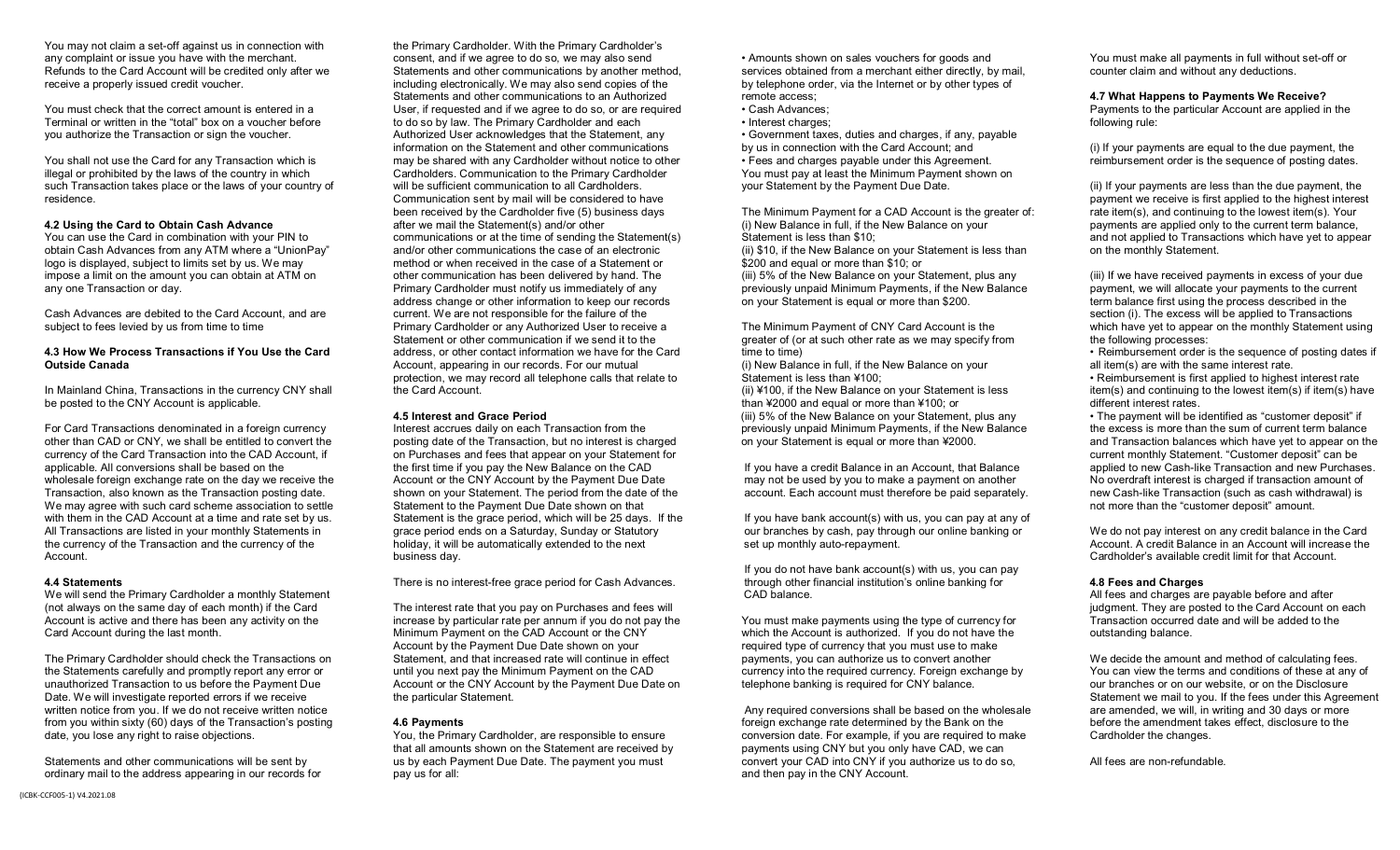#### **4.9 Cash Back Rewards**

The Bank issues a credit card from China UnionPay (the "CUP Card"). This CUP Card issued by the Bank has cash back privileges ("Cash Back Rewards").

#### **4.9.1 Eligibility**

Cash back privileges are only available for "eligible purchases" which include purchases (less any refunds, returns or other similar credits) but do not include bill payments, cash advances, fund transfers, pre-authorized transactions, cash withdrawals, balance transfers, interest charges or fees, credits for returns, adjustments will reduce or cancel the cash back earned and so forth. Cash Back Rewards are earned on "Net Purchases" only.

The Card Account must be open and in good standing at the time the cash back is awarded. In the event that the Cardholder has a bank account with the Bank, the positive balance resulting from cash back will be transferred to the Cardholder's bank account upon the Cardholder request, provided that the bank account is not a joint account.

The Bank's offer of Cash Back Rewards for CUP Cards begins on September 1st, 2021. Existing Cardholders can earn Cash Back Rewards from September 1st, 2021 onwards. Cardholders cannot earn Cash Back Rewards for any purchase that occurred before September 1st, 2021

#### **4.9.2 Type of Currency**

Cash Back Rewards are in CAD. If you make purchases in a foreign currency (e.g., CNY), the cash reward will be automatically calculated in CAD by using real time exchange rate at the time of the transaction. For the purpose of calculating the Cash Back Rewards, Net Purchase amounts are rounded (up or down) to the nearest cent. The cash back is accumulated each month and awarded at the next year as a credit on the January statement or, in limited circumstances, at such other time as may be permitted by the Bank.

#### **4.9.3 Cash Back Rates and Maximum Rebates**

As stated above in Section 2.6, there are three different types of CUP Cards: 1) CUP Classic Card, 2) CUP Gold Card, and 3) CUP Platinum Card. Cash back rates and maximum rebates are different according to the CUP Card types. For the CUP Classic Card, the cash back rate is 1% (for every CAD 100.00 in Net Purchases charged to an Account, the Personal Applicant earns back CAD 1.00). For the CUP Gold Card and the CUP Platinum Card, the cash back rate is 2% (for every CAD 100.00 in Net Purchases charged to an Account, the Personal Applicant earns back CAD 2.00).

The maximum annual rebate is CAD 300 for the CUP Classic Card (on a maximum of CAD 30,000 in Eligible Purchases per Annual Period). The maximum annual rebate is CAD 500 for CUP Gold Card (on a maximum of CAD 25,000 in Eligible Purchases per Annual Period). The maximum annual rebate is CAD 600 for CUP platinum Card (on a maximum of CAD 30,000 in Eligible Purchases per Annual Period).

#### **4.9.4 Termination of Cash Back Rewards**

We may, without notice to you, suspend or terminate your eligibility for Cash Back Rewards, close your Account, cancel and purge your Cash Back Rewards without compensation to you upon: (i) fraud or abuse by you or any Cardholder on the Account, relating to Cash Back Rewards; (ii) misrepresentation of information to us; (iii) failure by you to comply with this Agreement; (iv) your bankruptcy; or (v) failure by you to earn any Cash Back Rewards in any three (3) consecutive years.

#### **4.9.5 Limitation of Liability**

In no event will the Bank be liable or responsible for, and you release us from, all claims in respect of any loss or damage suffered in connection with Cash Back Rewards for CUP Cards, by you or others, that is caused:

- a) by our failure to calculate Cash Back Rewards, for whatever reason, including as a result of a mistake, error, omission, interruption, deletion of files or email, defect, viruses, delay in operation or transmission, whether resulting or not from an Act of God, or from theft, destruction or unauthorized access to our records, programs or services;
- b) by the suspension or termination of your eligibility for Cash Back Rewards, the closure of the Account or the cancellation or invalidation of any or all of the Cash Back Rewards, for any reason; or
- c) by the suspension or termination of the Bank's offer of Cash Back Rewards for CUP Cards, for any reason.

#### **4.9.6 Dispute Resolution**

All questions or disputes regarding Cash Back Rewards will be resolved by us in our sole discretion.

#### **5. Our Rights If You Default**

If you do not make a payment on the Payment Due Date, or otherwise do not comply with this Agreement, or if we believe that you will be unable to make payment or not be able to comply with this Agreement:

• The entire Balance owing on the Account will, at our option, become due and payable, despite any other provision of this Agreement, together with interest on such Balance at the annual interest rate payable on the Account at that time,

• We may, without notice to you, deduct money from any other account that you have with us, and use it to pay the amount that is owing to us, and

• You must pay all our legal expenses on a solicitor and own client basis (including legal fees charged by our own internal legal counsel) that we incur to collect or attempt to collect what is owing to us.

#### **6. Rewards Program**

We may introduce, continue or terminate benefits and privileges in connection with the Card Account at our discretion and without notice.

#### **7. Closing the Card Account**

The Primary Cardholder may close the Card Account at any time by informing us. It is the Primary Cardholder's responsibility to inform all the Authorized Users about the closure of the Card Account. When we advise you that the Card Account was closed, you can cut the Cards along the magnetic stripe for your protection.

#### **8. What Happens If You Breach Any of the Terms Under This Agreement?**

If you breach any of the terms under this Agreement, we may do any or all of the following without prior notice to you: • Suspend or terminate the Card Account;

• Cancel any Card; or

• Require the return of any Card and payment of the balance owing on the Card Account, without prejudice to other remedies we may have by contract or in law.

#### **9. Settling Disputes with Merchants**

We are not responsible for any problem you have with a merchant or if a merchant does not accept your Card. Even if you have a problem with a merchant, you are still responsible for the total debt. You must settle any problems you have directly with the merchant. If a merchant gives you a refund and we receive a credit note from the merchant, we will credit it to the Account on the day we receive it. A merchant refund is not counted towards the minimum payment required by this Agreement. You agree to indemnify the Bank in respect of all claims arising from any such dispute or by the merchant or any third party.

#### **10. Cancellation of Cards**

We may cancel any Card and suspend or terminate the operation of the Card Account at any time without notice for any reason.

You must not use any Card and you can cut the Cards along the magnetic stripe for your protection immediately if:

- We close the Card Account; or
- We cancel the Card; or
- We request you to do so.

#### **11. Pre-Authorized Payments**

You are responsible for providing a merchant with whom you have set up a pre-authorized payment plan with correct and up-to-date information. This includes a change in account number or your Card's expiry date. You are also responsible for all charges to the Card until you have cancelled the pre-

authorized payment plan with the merchant. We will not be liable for any pre-authorized transactions that cannot be posted to your account, and you are still liable to the merchant for making payment. It is your responsibility to contact a merchant when you want to cancel a preauthorized transaction. You should check your monthly statements to ensure that cancelled transactions have been discontinued.

On cancellation of the Card or on the termination of this Agreement, you agree to notify the merchant that all future pre-authorized payments on the Card are to be immediately cancelled.

#### **12. Payment on Closure or Cancellation**

If a Card or Card Account is canceled or closed for any reason, you must immediately:

•Cut the Cards along the magnetic stripe for your protection;

• Pay the balance owing on the Card Account (including amounts for Transactions not yet processed, accrued interest charges not yet debited, if any, and other charges for the period up to closure or cancellation); and

• Repay any credit provided between the time of closure or cancellation and the time we receive all returned Cards.

#### **13. Closure of a Secured Card**

For any cancellation/termination of a Secured Card, the secured moneys shall be released to you only after all your liabilities owing to us under the Secured Card or under any other financial arrangement entered into with you have been settled in full to our satisfaction.

#### **14. Disclosure of Information**

To enable us to provide or consider whether to establish the Card Account and provide you with related services, you must supply to the Bank the required information subject to *Privacy Statement*, which together constitute this Agreement.

#### **15. Variations to the Terms Under This Agreement**

We may vary the terms under this Agreement at any time in any way we think fit. We will do so by sending the Primary Cardholder a notice, by issuing a notice that can be viewed at any of our branches or on our website, or by another method we think fit. Variations take effect from when they are stated to take effect whether or not you are aware of them.

#### **16. Applicable Law**

This Agreement and the Terms and Conditions are governed by the laws of Canada and by the provincial laws. You submit to the non-exclusive jurisdiction of the courts of Canada.

#### **17. Customer Complaint Resolution Procedures**

The Bank is committed to providing customers with the best customer service experience. If our service does not meet customer expectations, customers are able to follow the process below: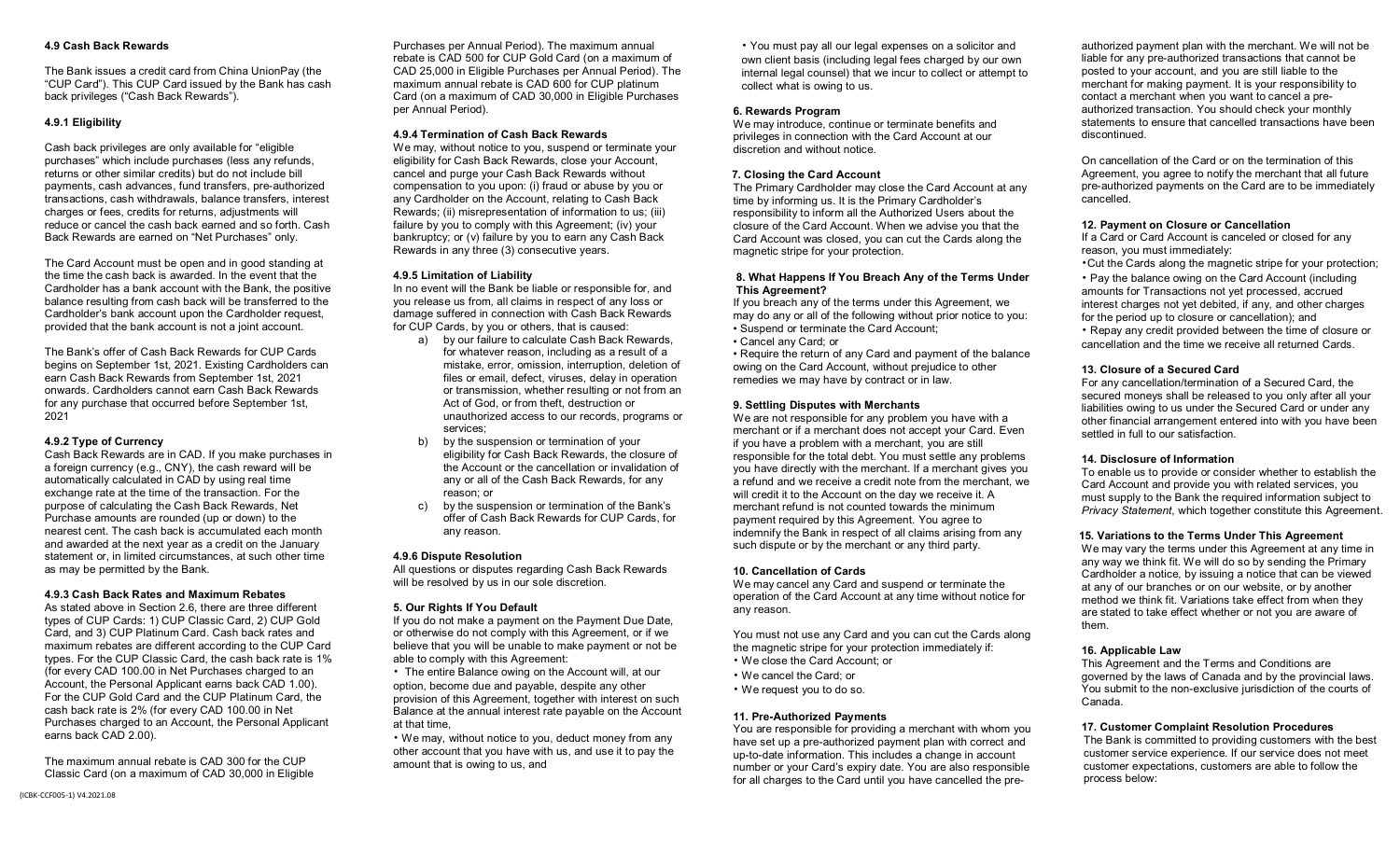#### Step 1:

Speak with a Bank representative at the first point of contact (i.e., a bank teller, personal banking representative or a call centre representative). Many complaints can be resolved at the first point of contact and often this is a customer's quickest and easiest way to resolve their complaint. Where applicable, the Bank representative may engage the Branch Manager or Operations Officer of the customer's home branch. If a customer is unable to resolve their complaint at this stage, their complaint can be referred to the relevant Business Unit Head.

#### Step 2:

Contact the relevant Business Unit Head. These individuals have the authority to resolve, in a timely manner, the majority of customer complaints that arise. If a customer's complaint is unable to be resolved at this level, they can escalate it further (see below).

#### Step 3:

If customer's complaint is unable to be resolved through Step 1 and Step 2, a customer can escalate their complaint to the Complaints Officer. Our Complaints Officer independently and thoroughly conducts a full investigation of customer complaints that cannot be resolved in earlier steps of the Bank's Customer Complaint Resolution Procedures. The Complaints Officer is committed to providing an impartial review based on the available evidence in order to help customers and the Bank reach a fair, reasonable and transparent resolution. Any customer complaints submitted to the Complaints Officer for investigation must be in writing. The Complaints Officer's contact information is listed below:

Industrial and Commercial Bank of China (Canada) Complaints Officer Bay Adelaide Centre, West Tower Suite 3710, 333 Bay Street, Toronto, Ontario M5H 2R2

Email<br>address : complaint@icbk.ca

A customer will receive an acknowledgement of their complaint within 2 business days of it being received. If the complaint is within scope of the Complaints Officer's authority and has been through the first two steps listed above, a full investigation will be undertaken. Most investigations are concluded within 4-6 weeks and customers will be provided with a written resolution/recommendation. Any recommendations made are nonbinding and parties are free to accept or reject them and pursue other options for resolution.

(ICBK-CCF005-1) V4.2021.08 The Complaints Officer does not investigate complaints related to credit decisions, interest rates, service fees and matters that are in litigation. If a client decides to pursue legal action during the investigation, the Complaints Officer may also cease the investigation. The Complaints Officer does not offer legal or regulatory opinion or advice.

#### Additional Resources – External Agencies:

We at the Bank encourage our customers to bring their concerns to the relevant business units as soon as possible and to follow the Bank's Customer Complaint Resolution Procedures. If customers are not satisfied with the Complaints Officer's review, customers have the option to contact the following external agencies which can provide the customer with information and a further review of the complaint.

#### **Ombudsman for Banking Services and Instruments (OBSI)**

Industrial and Commercial Bank of China (Canada) is a member of the independent Ombudsman for Banking Services and Investments (OBSI), an independent external complaints body. If customers choose to contact OBSI, they must ensure that they do so within 180 calendar days from the date they received a response from the Bank's Complaints Officer. Customers can also contact OBSI if it has been more than 90 calendar days since escalating a complaint to Step 2 and the customer has not received a final response. OBSI's contact information is listed below:

Ombudsman for Banking Services and Investments 20 Queen Street West, Suite 2400 P.O.Box 8 Toronto, Ontario M5H 3R3

| Telephone        | : 1-888-451-4519 (toll-free<br>line) |
|------------------|--------------------------------------|
| Facsimile        | : 1-888-422-2865 (toll-free<br>line) |
| Website          | : www.obsi.ca                        |
| Email<br>address | : ombudsman@obsi.ca                  |

#### **Financial Consumer Agency of Canada (FCAC)**

The FCAC supervises federally regulated financial institutions (which includes the Bank) to ensure that they comply with federal consumer protection laws and voluntary codes of conduct and public commitments. If a customer has complaint regarding a potential violation of a consumer provision, voluntary code of conduct or public commitment, a customer may contact the FCAC in writing. Please note, the FCAC does not become involved in matters of redress or compensation. For more information on the FCAC, please contact :

Financial Consumer Agency of Canada 427 Laurier Avenue West, 6th Floor Ottawa, ON K1R 1B9

Telephone : 1-866-461-3222 (English toll-free line) : 1-866-461-2232 (French toll-free line)

 Online Form - Through FCAC website at: www.canada.ca/en/financial-consumer-agency

#### **Office of the Privacy Commissioner of Canada (OPC)**

If a customer has a complaint about the way in which personal information is collected, used or disclosed by the Bank, they may contact the Office of the Privacy Commissioner of Canada (OPC). The OPC oversees compliance with Canada's privacy laws and their contact information is listed below:

Office of the Privacy Commissioner of Canada 30 Victoria Street Gatineau, QC K1A 1H3

| Telephone | : 1-800-282-1376 (toll-free<br>line) |
|-----------|--------------------------------------|
|           | $:819-994-5444$                      |
| Facsimile | $:819-994-5424$                      |
| Website   | : www.priv.gc.ca                     |

#### **18. Language (Quebec Only)**

It is the express wish of the parties that this Agreement and any related documents be drawn up in English. Les parties ont exprimé la volonté expresse que ce Consentement et tous les documents s'y rattachant soient rédigés en anglais.

Terms and conditions of the Agreement are current as of August 2021 and are subject to change.

You may always view the current Agreement by visiting **www.icbk.ca** or you may call **1-877-779-5588** to request a current copy.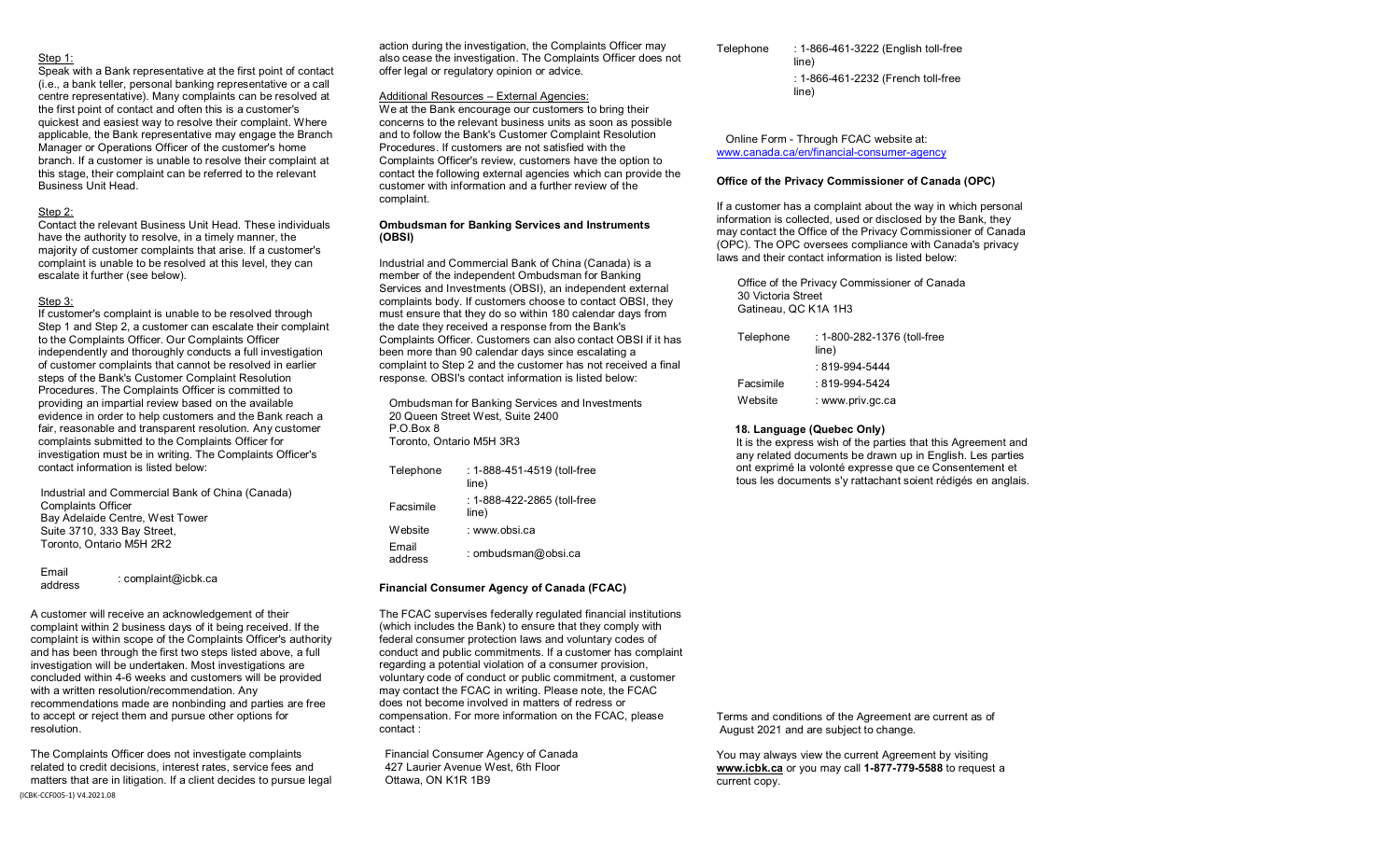

(Last revised March 2018)

Industrial and Commercial Bank of China (Canada) ("we", "us", "our" or "the Bank") is committed to respecting your privacy and the confidentiality of your personal information. We have prepared this Privacy Statement to inform you of our policy and practices concerning the collection, use and disclosure of personal information.

From time to time, we may make changes to this Privacy Statement. The Privacy Statement is current as of the "last revised" date which appears at the top of this page. We will treat personal information (as defined below) in a manner consistent with the Privacy Statement under which it was collected, unless we have your consent to treat it differently. This Privacy Statement applies to any information we collect or receive about you, from any source.

# **Privacy Statement**

**What Personal Information Will The Bank Collect?** 

"Personal information" means any information, recorded in any form, about an identified individual or an individual whose identity may be reasonably inferred or determined from such information. The Bank, in the course of its activities, will collect your personal information, which may include your:

(1) Identification information, such as name, home address, telephone, personal email address, date of birth, social insurance number (SIN), and marital status;

- (2) Employment information, such as salary, job title;
- (3) Financial information, such as assets held; and

(4) Other information necessary for the Bank's purposes, which will be collected with your consent in the course of your relationship with the Bank, or as otherwise permitted or required by law.

The personal information we ask for will depend upon which product or service you may obtain.

#### **Our Purposes In Collecting Your Personal Information**

If you seek to or have acquired a product or service from us, the Bank will collect, use and may disclose your personal information for the purposes of:

- (1) Understanding your needs and determining the suitability of particular financial products or services for you, including creating and maintaining the credit scoring models about you;
- (2) Determining your eligibility for financial products and services, including identifying you, assessing your applications and conducting initial and periodic credit checks on you;
- (3) Providing you with the relevant financial product, service or information, including information about promotions or other opportunities in which clients or others may be interested;
- (4) Where circumstances require, collecting amounts outstanding from your and those providing security for you;
- (5) Protecting against fraud;
- Meeting our legal and regulatory requirements, including reporting requirements; or
- (7) Such other purposes for which you provide your consent, from time to time.

The Bank does not sell, trade, barter, exchange or disclose for consideration any personal information it has obtained. Unless permitted or required by law, no personal information is collected, used or disclosed by the Bank, without first obtaining the consent of the individual to the collection, use and disclosure of that information.

Personal information will be collected, to the extent possible, directly from the individual concerned. The Bank may collect from, use and disclose to external sources, including references you have provided, credit bureaus, personal information agents, law enforcement representatives, private investigators, and other groups or companies where collection is necessary for the purposes described above. For example, we need to know your credit worthiness for credit products and we may contact other lenders or credit bureaus to obtain information on your credit history. We may also contact employers or other personal references to verify the information you have given us. We will not do this without your consent.

Except with parental or guardian consent, the Bank does not knowingly collect personal information from anyone under age of 13 and does not use such information if we discover that it has been provided by a person under that age without the consent of a parent or guardian.

#### **Your Consent**

We obtain your consent by fair and lawful means. We generally obtain your consent prior to collecting, and in any case, prior to using or disclosing your personal information for any purpose. You may provide your consent to us either orally, electronically or in writing. The form of consent that we seek, including whether it is express or implied, will largely depend on the sensitivity of the personal information and the reasonable expectations you might have in the circumstances.

In most cases, you are free to refuse or withdraw your consent at any time. The withdrawal of consent for the Bank's use of personal information for the purpose of providing information about other services will not affect the Bank's ability to provide financial products or services to you. You may do so by contacting the branch where your account is held. Unfortunately, some services can only be offered if you provide certain personal information to the Bank and, if you choose to refuse or withdraw consent for the Bank to use that information. we may not be able to offer you those services.

#### **The Circumstances Where The Bank May Disclose Your Personal Information**

The Bank may disclose your personal information to organizations:

- (1) Involved in providing, managing or administering financial products or services to you such as loyalty and affinity program partners, mortgage insurers and our advisers;
- Who are your appointed attorneys or agents;
- $(3)$  Involved in
	- (a) A corporate re-organization of the Bank; (b) A transfer of all or part of the assets or business of the Bank;
	- (c) The payments system including financial
	- institutions, merchants and payment organizations;
- Which are your representatives including your legal advisers;
- Such other purposes for which you provide your consent, from time to time; or
- (6) Such other purposes as are permitted or required by law.

We generally identify to whom, and for what purposes, we disclose your personal information, at the time we collect such information from you and obtain your consent to such disclosure.

We may also transfer your personal information to third party service providers with whom we have a contractual agreement that includes appropriate privacy standards, where such third parties are assisting us with permitted purposes.

Where obliged or permitted to disclose information without consent, the Bank will not disclose more information than is required.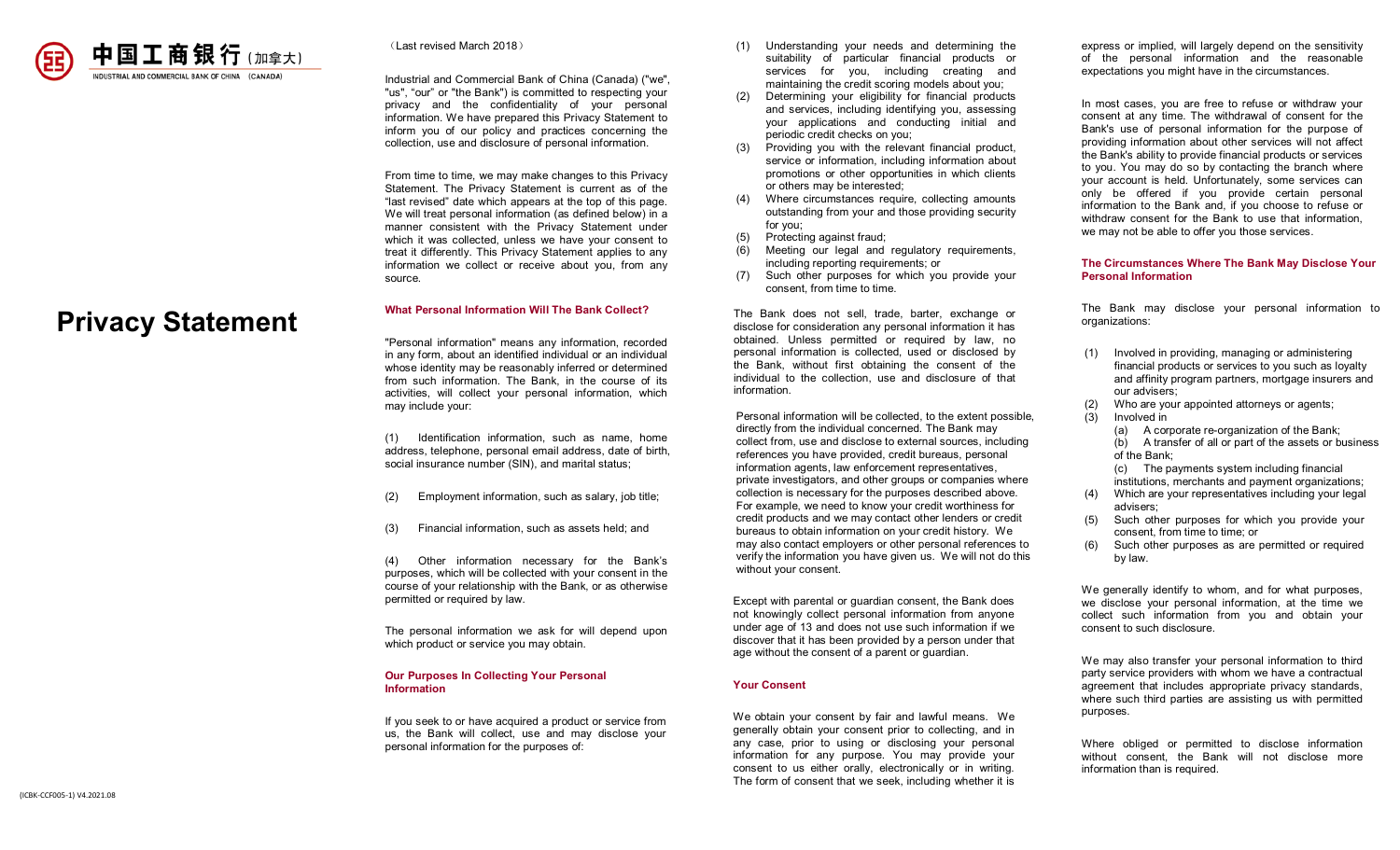Some of these uses and disclosures of personal information may occur in a variety of international jurisdictions. For example, storage and processing of personal information may take place outside of Canada. As a result, the governments, courts, or law enforcement or regulatory agencies in those countries may be able to obtain disclosure of your information through local applicable laws.

#### **The Accuracy And Retention Of Personal Information**

We will attempt to ensure that your personal information is kept as accurate, complete and up-to-date as possible. We will not routinely update your personal information. unless such a process is necessary. We expect you, from time to time, to supply us with written updates to your personal information, when required.

We keep your personal information only as long as it is required for the reasons it was collected. The length of time we retain information varies, depending on the product or service and the nature of the information. This period may extend beyond the end of your relationship with us but it will be only for so long as it is necessary for us to have sufficient information to respond to any legal issues that may arise at a later date. When your personal information is no longer required for the Bank's purposes, we have procedures to securely destroy, delete, erase or convert it into an anonymous form.

Currently, the principal places in which the Bank holds personal information are in the cities in which it operates or nearby municipalities where off-site storage facilities are located.

#### **Protecting Your Personal Information**

The Bank endeavours to maintain appropriate physical, procedural and technical security with respect to its offices and information storage facilities so as to prevent any loss, misuse, or unauthorized access, disclosure, or modification of personal information.

The Bank further protects personal information by restricting access to it to those employees, contractors and agents that the management of the Bank has determined need to know that information in order that we may provide our products, services or information.

The Bank shall ensure that any contractors and agents, which perform services on behalf of the Bank or that who may receive personal information in the course of assisting the Bank as part of our delivery of services to our clients, agree to use and disclose such personal information solely for the purposes indicated by the Bank and, with respect to that information, to act in a manner consistent with the relevant principles articulated in this Policy Statement.

If any employee of the Bank misuses personal information, this will be considered as a serious offence for which disciplinary action may be taken, up to and including termination of employment. If any individual or organization misuses personal information – provided for the purpose of providing services to or for the Bank - this will be considered a serious issue for which action may be taken, up to and including termination of any agreement between the Bank and that individual or organization.

We audit our procedures and security measures from time to time to ensure that they remain effective and appropriate.

#### **Bank Web Sites**

The Bank provides clients with access to public web sites and restricted access to sub-sites to provide electronic banking services. In the course of your use of these sites, the Bank may collect information directly from you via e-mail or by on-line submission.

Our web servers also may track general information about visitors such as domain name and time of visit. The Bank's web servers also collect and aggregate information regarding which pages are being accessed as well as information volunteered by visitors through online surveys or subscriptions to electronic newsletters. This information is used internally, only in aggregate form, to better serve visitors by helping us to:

- (1) Manage our web sites;<br>(2) Diagnose any technical
- Diagnose any technical problems; and
- (3) Improve the content of our web sites

The Bank's web sites use cookies only for session management purposes. These cookies expire when the session is closed. You should be aware that if you set your browser to disable cookies, you may not be able to access services offered by the Bank.

#### **Access To Your Personal Information**

You have the right to request access to your personal information held by us. We will respond to all such written requests within a reasonable time and no later than 30 days following the request. We will advise you in

writing if we cannot meet your requests within this time limit.

At any time, you can challenge the accuracy or completeness of your personal information in our records. If you successfully demonstrate that your personal information in our records is inaccurate or incomplete, we will amend the personal information as required. Where appropriate, we will transmit the amended information to third parties having access to your personal information.

To guard against fraudulent or unauthorized requests for access, we may require you to provide sufficient identification to permit access to your personal information or to make corrections. Any such identifying information shall be used only for this purpose.

#### **Resolving Your Privacy Concerns**

If you have any questions or concerns about: (i) access to your personal information; (ii) the Bank's collection, use, management or disclosure of personal information; or (iii) this Privacy Statement; please contact the Operation Officer or Manager of the branch where your account is held.

If your concerns remain unresolved, you may contact the Privacy Officer of the Bank at:

 Bay Adelaide Centre, West Tower, Unit 3710, 333 Bay Street, Toronto, ON M5H 2R2 Fax: 416-607-2000 Email: complaint@icbk.ca

If, after contacting us, you do not feel that we have adequately addressed your concerns, you may contact:

> The Office of the Privacy Commissioner of Canada 30 Victoria Street, Gatineau, Quebec K1A 1H3 Tel: 1-800-282-1376 819-994-5444 Fax: 819-994-5424

Website: www.priv.gc.ca

Issued by the Industrial and Commercial Bank of China (Canada)

Copyright © Industrial and Commercial Bank of China (Canada) All rights reserved

Disclaimer: All information is correct at time of printing.

\*All Trade-marks are the property of their respective owners.<br>  $\begin{array}{r} \begin{array}{c} \begin{array}{c} \hline \end{array} & \begin{array}{c} \hline \end{array} & \begin{array}{c} \hline \end{array} & \begin{array}{c} \hline \end{array} & \begin{array}{c} \hline \end{array} & \begin{array}{c} \hline \end{array} & \begin{array}{c} \hline \end{array} & \begin{array}{c} \hline \end{array} & \begin{array}{c} \hline \end{array$ 

 $\frac{1}{\sqrt{2}}$  Logo and other trade-marks are the property of the Industrial and Commercial Bank of China Limited Group including the subsidiary, Industrial and Commercial Bank of China (Canada). Copyright © Industrial and Commercial Bank of China (Canada) all rights reserved Disclaimer: All information is correct at time of printing. For latest and full set of Privacy Statement and Cardholder's Agreement, please visit our website at www.icbk.ca or call us at 1-877-779-5588.